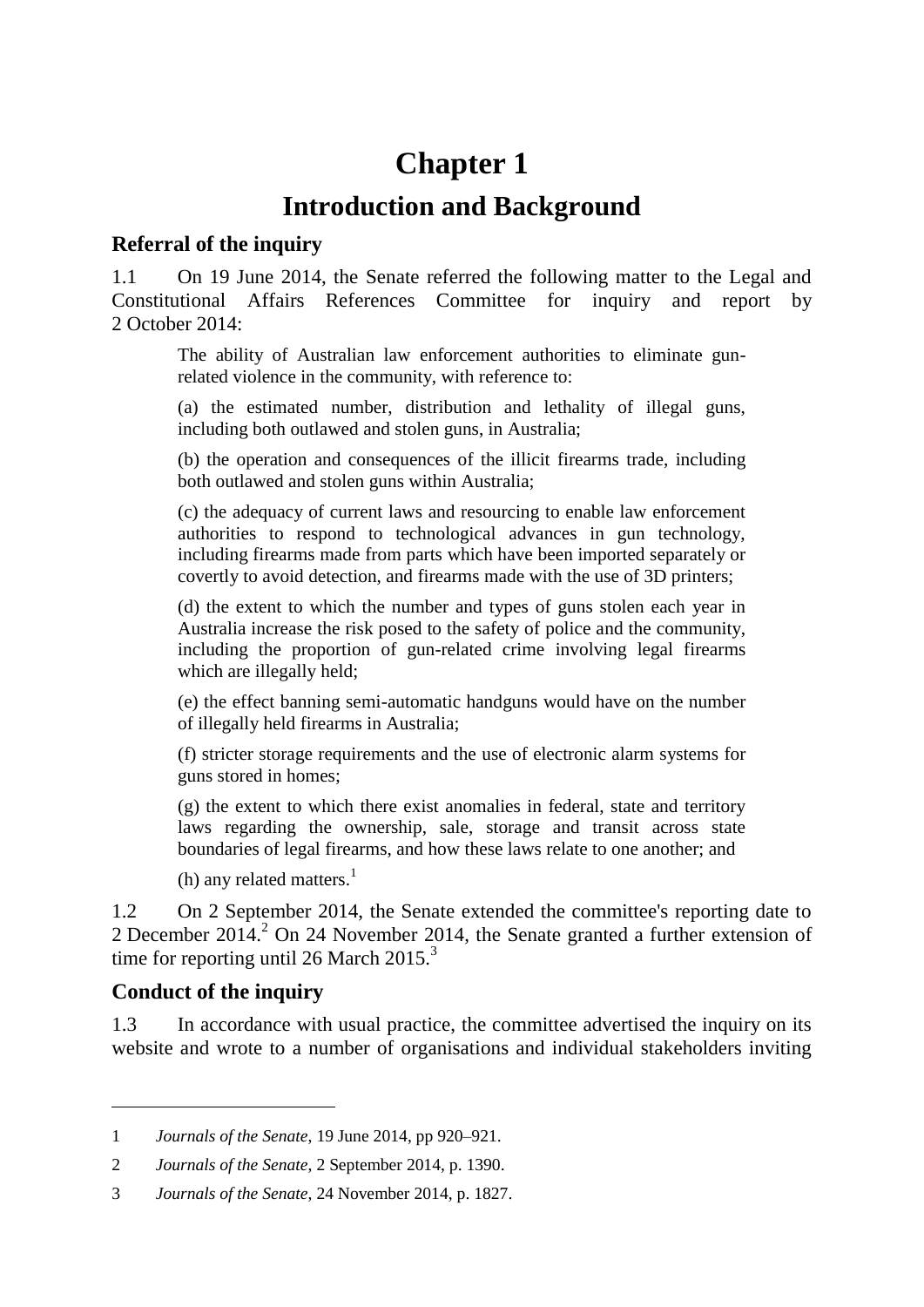submissions by 15 August 2014. Details of the inquiry were made available on the committee's website at [www.aph.gov.au/senate\\_legalcon](http://www.aph.gov.au/senate_legalcon)

1.4 The committee received 427 submissions, which are listed at Appendix 1. Public hearings were held in Sydney, Melbourne and Canberra on 13, 14 and 31 October 2014. A list of witnesses who appeared before the committee at the hearings is at Appendix 2.

#### *Site visit*

1.5 On 17 February 2015 the committee visited the Australian Customs and Border Protections Detector Dog Program Facility and Objective 3D's manufacturing facility, both based in Victoria. The committee thanks both of these organisations for assisting the committee with its inquiry.

# **Acknowledgment**

1.6 The committee thanks all those who made submissions and gave evidence at its public hearings.

# **Note on references**

1.7 References to the committee *Hansard* are to the proof *Hansard*. Page numbers may vary between the proof and the official *Hansard* transcript.

# **Structure of the report**

1.8 This report is comprised of seven chapters.

1.9 Chapter 1 provides an overview of the history of firearm regulation in Australia and a summary of current regulatory regimes.

1.10 Chapter 2 examines the composition of the illicit firearms market in Australia, and the various pathways by which firearms are diverted from the licit to the illicit market.

1.11 Chapter 3 considers the impact illicit firearms and firearm-related crime has on the Australian community.

1.12 Chapter 4 evaluates the current regulatory framework. In particular, it discusses issues relating to the regulation of the legal firearms market, including the need to regulate ammunition, firearm parts and accessories; the adequacy of the current storage requirements for firearms; the effectiveness of firearm amnesties; and the security of firearm ownership data.

1.13 Chapter 5 examines the effectiveness of existing registration and licensing arrangements for firearms.

1.14 Chapter 6 discusses the emergence of 3D manufacturing technology and regulatory concerns surrounding the development of 3D printed firearms.

1.15 Chapter 7 outlines the committee's views and recommendations.

2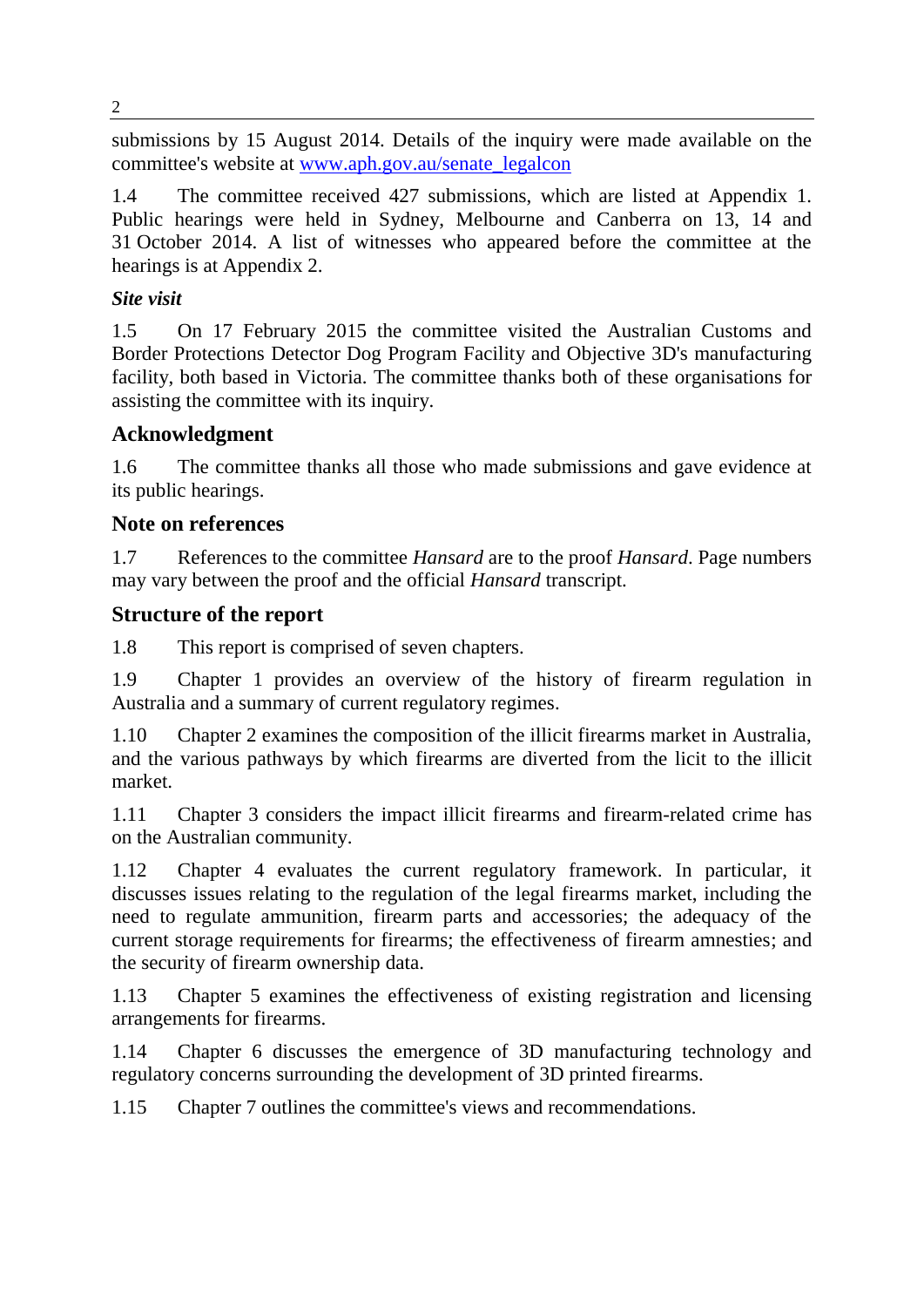# **Clarification of the purpose of this inquiry**

1.16 In response to this inquiry, the committee received over 400 submissions, many of which were concerned about the impact the inquiry might have on the ownership and use of firearms.

1.17 It is important to clarify from the outset that the main focus of this inquiry was on illicit firearms in Australia. While some of the terms of reference refer to regulation of registered firearms that are legally held, this is in the context of ensuring that these are not diverted to the illicit market. The committee appreciates that the majority of firearm owners comply with the relevant legislation and acknowledges the work of the various firearms organisations in promoting the safe use and storage of firearms. The committee also recognises the number of Australians who participate in the sport of shooting.

1.18 The committee would also like to clarify the terminology used throughout this inquiry. As noted by the Attorney-General's Department (AGD) in its submission, firearms and firearm-related articles are not in themselves either legal or illegal:

…regardless of the type of firearm or firearm-related article, there will always be a situation in which it is able to be lawfully possessed in Australia. For example, although certain firearms (such as fully automatic firearms) are generally unable to be possessed or used by civilians, they are able to be possessed by law enforcement, the military and private companies engaged in activities such as research and development.

It is more accurate to state that a person's possession or use of a particular firearm or firearm-related article is legal or illegal. Generally, illegal possession or use would involve either possession without a licence, without a licence that authorises possession of that particular firearm type or possession or use in contravention of licence conditions.<sup>4</sup>

1.19 In using the term 'illicit firearms', the committee is referring to those firearms that 'were illegally imported into or illegally manufactured in Australia, diverted from the licit market or moved from the grey market'.<sup>5</sup>

# **Background and overview of firearm regulation in Australia**

#### *Pre-1996 situation*

 $\overline{a}$ 

1.20 Prior to the incident at Port Arthur on 28 April 1996, in which 35 people were killed and 23 wounded by a gunman using a range of semi-automatic weapons, gun laws in Australia were less restrictive than current laws.

1.21 In its submission, the Attorney-General's Department (AGD) discussed the situation pre-1996, noting that a number of inconsistencies existed between the various jurisdictions with regards to the regulation of firearms.<sup>6</sup>

<sup>4</sup> Attorney-General's Department (AGD), *Submission 42*, p. 4.

<sup>5</sup> Australian Institute of Criminology (AIC), *Submission 76*, p. 4.

<sup>6</sup> AGD, *Submission 42*, p. 3.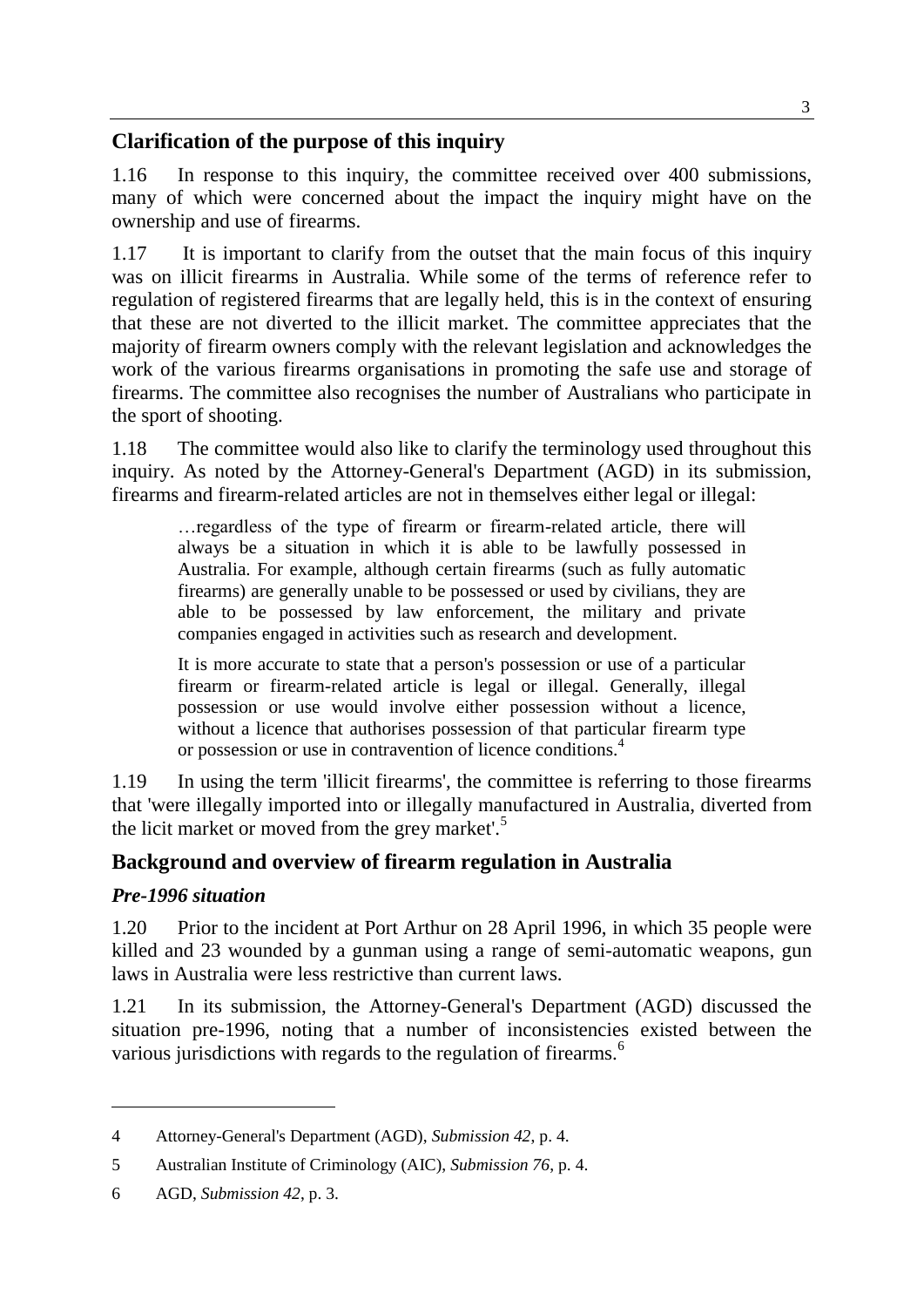#### 1.22 AGD stated that:

One of the most significant consequences of the lack of a uniform approach to gun control in Australia was the opportunity for firearms to be diverted to the illicit market. This was facilitated to an extent by loopholes in legislation and regulation, lack of oversight, and low penalties that were applied to firearm offences.<sup>7</sup>

1.23 On 9 August 1987, a mass shooting took place on Hoddle Street, Clifton Hill which resulted in the deaths of seven people, and serious injury to 19 others. Less than five months later, another mass shooting took place in Melbourne at the Queen Street post office, which resulted in nine fatalities and five people being injured. As a result of these incidents, the government formed the National Committee on Violence (NCV). In its final report, released in 1990, the NCV included a recommendation that national firearm laws be implemented.<sup>8</sup> This recommendation was not acted upon until the establishment of the 1996 National Firearms Agreement.

#### *The 1996 National Firearms Agreement*

1.24 After the events at Port Arthur, the Australasian Police Ministers' Council (APMC) adopted the National Agreement on Firearms (NFA), which consisted of 10 resolutions which formed a nationwide plan for the regulation of firearms. The NFA contained the following changes:

- a ban on automatic and semi-automatic long-arms other than in exceptional circumstances;
- nationwide registration of all firearms (expanding the existing regulations requiring handguns to be registered to include long-arms as well);
- established categories of firearm types to be used in the licensing of firearms;
- a requirement that applicants for a firearms license demonstrate a 'genuine reason for owning, possessing or using a firearm' (for some licence categories applicants must also demonstrate a genuine need);
- the introduction of basic licence requirements: in addition to the demonstration of 'genuine reason', a licence applicant should be aged 18 years or over, be a fit and proper person, be able to prove identity (have 100 points of original identification) and undertake an adequate safety test;
- a requirement that first time licence applicants complete a safety training course;
- the introduction of grounds for licence refusal or cancellation and seizure of firearms;
- a uniform standard for the security and storage of firearms;
- introduction of firearm permits and a minimum 28-day waiting period; and

<sup>7</sup> AGD, *Submission 42*, p. 3.

<sup>8</sup> AGD, *Submission 42*, Attachment A.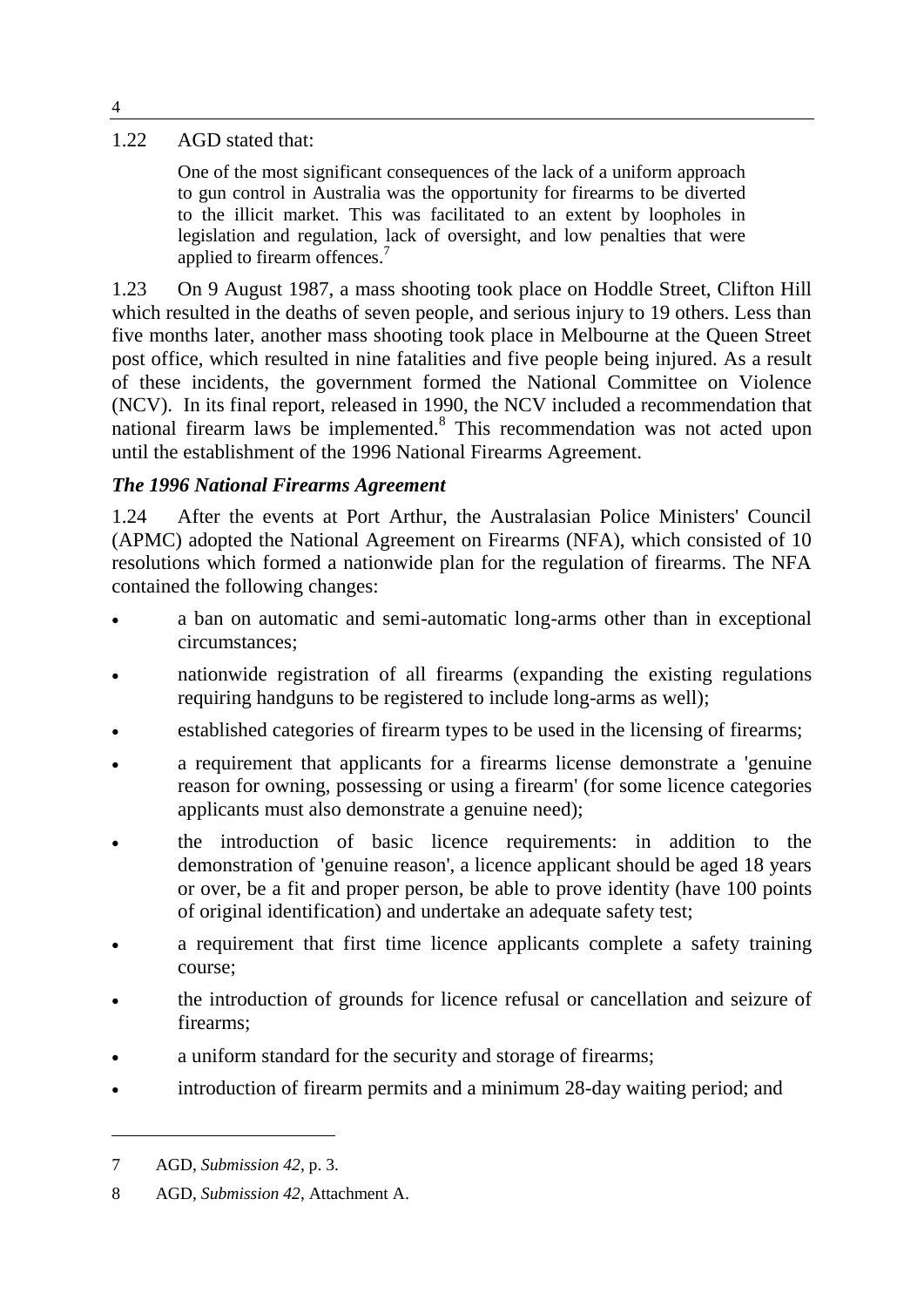a requirement that firearms sales be conducted only by or through licensed firearm dealers.<sup>9</sup>

1.25 These reforms were implemented by the states and territories, though some inconsistences still remained.<sup>10</sup>

1.26 The NFA also contained a resolution establishing a 12 month national amnesty period and compensation program, along with a public information campaign.<sup>11</sup> The federal government passed the *National Firearms Program Implementation Act 1996* and the *Medicare Levy Amendment Act 1996*, which established the national firearms buyback program funded by a temporary increase in the Medicare levy.

1.27 Prior to the buyback, there were approximately 3.25 million guns in Australia.<sup>12</sup> The gun buyback scheme ran from 1 October 1996 to 30 September 1997 and resulted in the surrender of approximately  $640,000$  now–prohibited firearms.<sup>13</sup> The effectiveness of the buyback scheme has remained a subject of debate amongst commentators.<sup>14</sup>

#### *Further agreements*

 $\overline{a}$ 

1.28 In 2002, the APMC developed two new agreements: the National Handgun Agreement 2002 (the Handgun Agreement) and the National Firearms Trafficking Policy Agreement 2002 (the Trafficking Agreement).<sup>15</sup>

1.29 The Trafficking Agreement was agreed to by APMC at its meeting in July 2002 and was aimed at addressing the illegal firearms trade. As noted by AGD in its submission, the agreement 'committed jurisdictions to putting in place additional controls to address the illegal firearms trade, including the introduction of nationally consistent rules for the legal manufacture of firearms and tighter recording and

- 11 AGD, *Submission 42*, p. 4.
- 12 J Phillips, M Park and C Lorimer, *Firearms in Australia: a guide to electronic resources*, Parliamentary Library, 9 August 2007, [http://www.aph.gov.au/About\\_Parliament/Parliamentary\\_Departments/Parliamentary\\_Library/](http://www.aph.gov.au/About_Parliament/Parliamentary_Departments/Parliamentary_Library/pubs/BN/0708/FirearmsAustralia) [pubs/BN/0708/FirearmsAustralia](http://www.aph.gov.au/About_Parliament/Parliamentary_Departments/Parliamentary_Library/pubs/BN/0708/FirearmsAustralia) (accessed 2 October 2014).
- 13 Australian National Audit Office (ANAO), *The Gun Buy-Back Scheme*, December 1997, pp 6–7, [http://www.anao.gov.au/uploads/documents/1997-98\\_audit\\_report\\_25.pdf](http://www.anao.gov.au/uploads/documents/1997-98_audit_report_25.pdf) (accessed 2 October 2014).
- 14 J Phillips, M Park and C Lorimer, *Firearms in Australia: a guide to electronic resources*, Parliamentary Library, 9 August 2007.
- 15 AGD, *Submission 42*, Attachments C and D.

<sup>9</sup> S Bricknell, *Firearm trafficking and serious and organised crime gangs*, AIC, Research and Public Policy Series no. 116, June 2012, pp 7–10, <http://www.aic.gov.au/publications/current%20series/rpp/100-120/rpp116.html> (accessed 2 October 2014).

<sup>10</sup> AGD, *Submission 42*, p. 5; S Bricknell, *Firearm trafficking and serious and organised crime gangs*, Australian Institute of Criminology, Research and Public Policy Series no. 116, June 2012.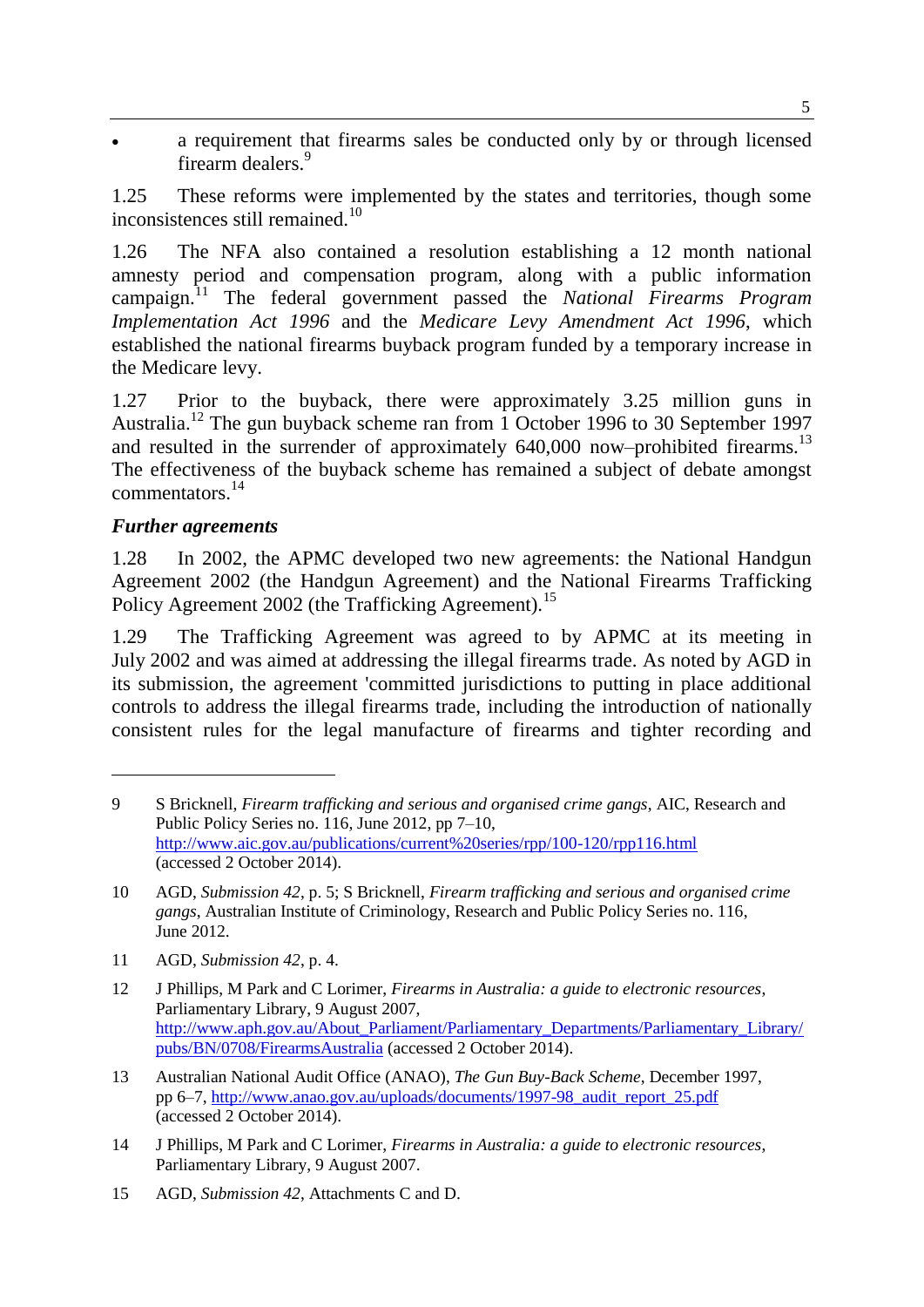reporting provisions for dealer transactions involving firearms and major firearms parts'.<sup>16</sup>

1.30 As a result of a shooting incident causing the death of two students at Monash University in October 2002, the APMC agreed on a series of 28 resolutions aimed at 'restricting the use and availability of handguns through such measures as restricting the possession of handguns based on calibre, barrel length and magazine capacity'.<sup>17</sup> These were adopted by the Council of Australian Governments (COAG) in December 2002 and formed the Handgun Agreement.

1.31 The agreed restrictions were implemented legislatively by the states and territories:

Each state and territory agreed to amend its firearms laws by 1 July 2003 to prevent the purchase, possession and use of prohibited handguns used for sports shooting and also those that are held as part of historical collections. Where legislation was not already in place, the states and territories also agreed to introduce substantial penalties for the illegal possession of a firearm<sup>18</sup>

1.32 The federal government amended the Customs (Prohibited Imports) Regulations 1956 to reflect the new restrictions and introduced a buyback program for handguns that did not comply with these restrictions. The program resulted in 70,000 handguns being surrendered.<sup>19</sup>

#### *Recent reforms*

1.33 In 2012, the states and territories reached an agreement with the federal government with regards to further reforms. These were aimed at targeting the illicit firearms market and included:

- tougher penalties—including a maximum penalty of life imprisonment for aggravated firearm trafficking;
- national roll-out of the Australian Ballistics Identification Network;
- establishing a National Firearms Interface;
- expanding the Australian Crime Commission's Firearm Tracing Capability;
- establishing a firearm intelligence and targeting team within Customs and Border Protection;
- establishing measures to identify and target vulnerabilities in the international airstream;

<sup>16</sup> AGD, *Submission 42*, p. 4.

<sup>17</sup> AGD, *Submission 42*, p. 4.

<sup>18</sup> J Phillips, M Park and C Lorimer, *Firearms in Australia: a guide to electronic resources*, Parliamentary Library, 9 August 2007.

<sup>19</sup> J Phillips, M Park and C Lorimer, *Firearms in Australia: a guide to electronic resources*, Parliamentary Library, 9 August 2007.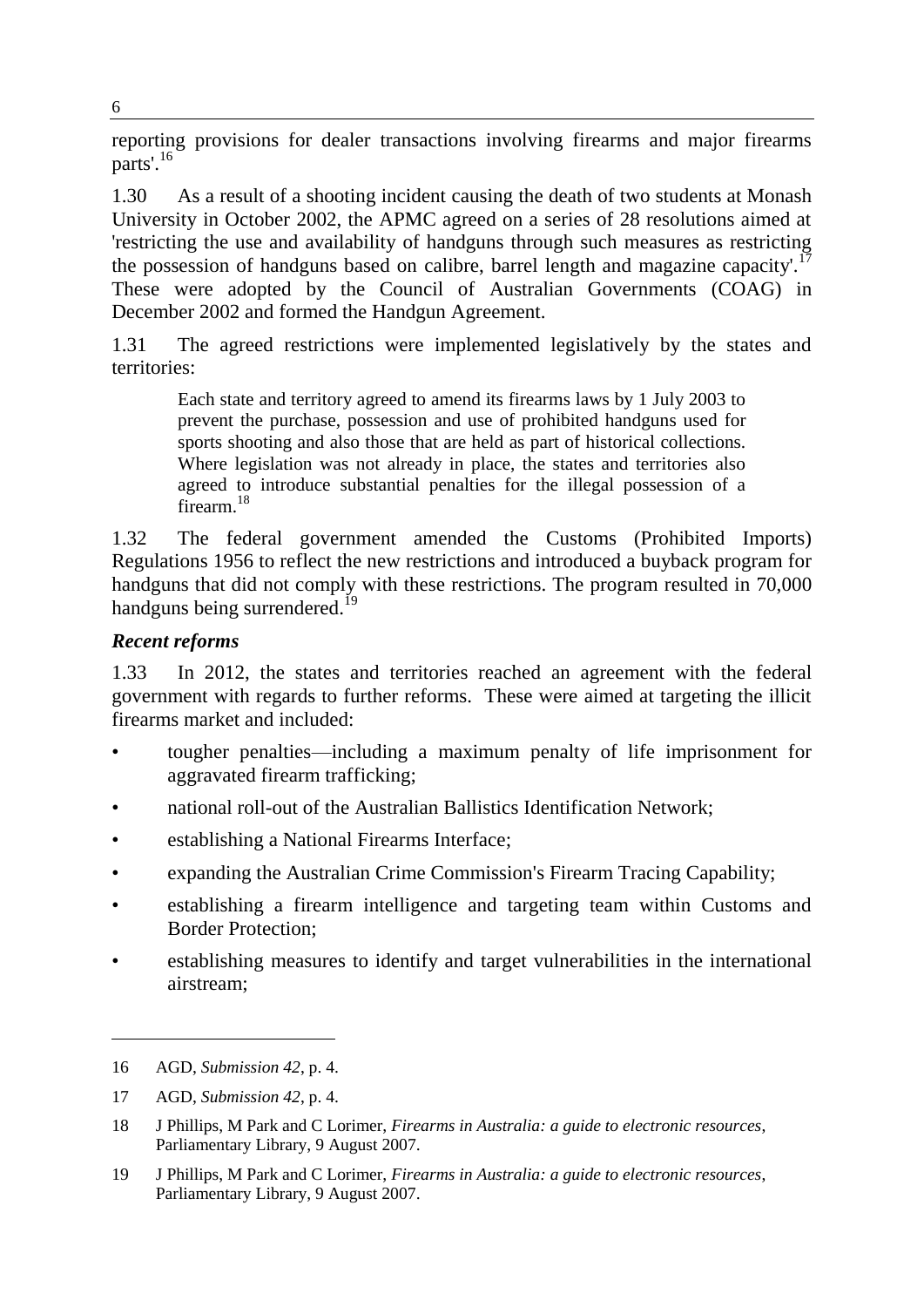- improving police responses to firearm crime;
- establishing a national campaign on unlicensed firearms; and
- developing an annual illicit firearm intelligence assessment.<sup>20</sup>

1.34 In order to implement these changes, the federal government passed the Crimes Legislation Amendment (Organised Crime and Other Measures) Bill 2012.<sup>21</sup>

1.35 In 2014, the government introduced the Crimes Legislation Amendment (Psychoactive Substances and Other Measures) Bill 2014, which seeks to 'introduce international firearms trafficking offences and mandatory minimum sentences and extend existing cross-border disposal or acquisition firearms offences'.<sup>22</sup> On 15 February 2015 this Bill was passed with amendments.

# **Current situation regarding firearm regulation**

1.36 The regulation of firearms in Australia is primarily the responsibility of the states and territories, with the federal government's role contained to the import and export of firearms.

#### *Federal government*

 $\overline{a}$ 

1.37 As noted by AGD, 'the Commonwealth's main role in relation to the regulation of firearms and firearm-related articles is through the control on imports [and] exports and the use of the trade and commerce power in the Constitution in relation to interstate movement'.<sup>23</sup>

1.38 Section 51(i) of the Constitution, which deals with overseas and interstate trade and commerce, has been relied on by the Commonwealth to prohibit the importation of certain firearms into Australia. Regulation 4F and Schedule 6 of the Customs (Prohibited Imports) Regulations 1956 'control the importation of firearms, firearm accessories (silencers, certain types of stocks and devices designed or capable of converting a firearm to semi or fully automatic), firearm parts, firearm magazines, ammunition, components of ammunition and imitation firearms'.<sup>24</sup>

1.39 With regard to the importation of firearms, an importer may be required to get permission from the Australian Customs and Border Protection Service, their state or

<sup>20</sup> Australian Crime Commission (ACC), *Illicit Firearms fact sheet*, 2013, [https://www.crimecommission.gov.au/sites/default/files/ILLICIT%20FIREARMS%20JULY%](https://www.crimecommission.gov.au/sites/default/files/ILLICIT%20FIREARMS%20JULY%202013.pdf) [202013.pdf](https://www.crimecommission.gov.au/sites/default/files/ILLICIT%20FIREARMS%20JULY%202013.pdf) (accessed 2 October 2014).

<sup>21</sup> See the committee report for further information: Senate Legal and Constitutional Affairs Legislation Committee, *Crimes Legislation Amendment (Organised Crime and Other Measures) Bill 2012*, March 2013.

<sup>22</sup> See the committee report for further information: Senate Legal and Constitutional Affairs Legislation Committee, *Crimes Legislation Amendment (Psychoactive Substances and Other Measures)*, September 2014.

<sup>23</sup> AGD, *Submission 42*, p. 7.

<sup>24</sup> AGD, *Submission 42*, Attachment E. Further information with regards to import restrictions is set out in AGD's submission at Attachment E.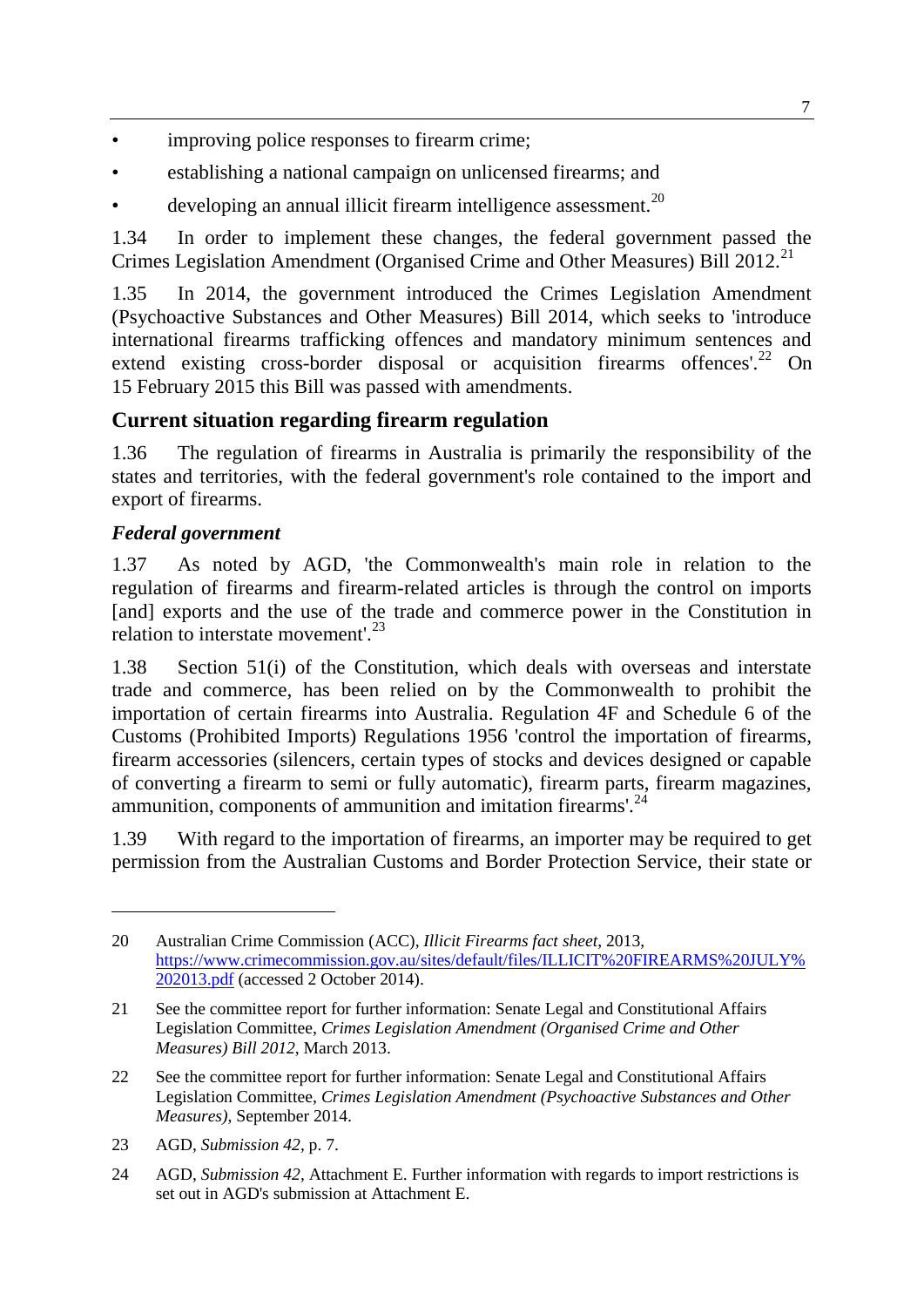territory firearms registry or AGD.<sup>25</sup> This depends on what type of firearm they are applying to import. AGD argued in its submission that the current rules regarding importation:

…results in situations where the Commonwealth's role in the regulation of the importation of firearms and firearm-related articles is of limited or no value, creates anomalies and results in more red-tape for legitimate importers.<sup>26</sup>

#### *States and territories*

1.40 The states and territories have retained control over the regulation of the sale, purchase, possession and storage of firearms (including imitation firearms). The following relevant legislative instruments currently apply:

- New South Wales: *Firearms Act 1996*, Firearms Regulation 2006, *Weapons Prohibition Act 1998*, Weapons Prohibition Regulation 2009;
- Victoria: *Firearms Act 1996*, Firearms Regulations 2008, *Control of Weapons Act 1990*, Control of Weapons Regulations 2011;
- Queensland: *Weapons Act 1990*, Weapons Regulations 1996, Weapons Categories Regulations 1997;
- Western Australia: *Firearms Act 1973*, Firearms Regulations 1974;
- South Australia: *Firearms Act 1977*, Firearms Regulations 2008;
- Tasmania: *Firearms Act 1996*, Firearms Regulations 2006;
- Northern Territory: *Firearms Act*, Firearms Act Regulations; and
- Australian Capital Territory: *Firearms Act 1996*, Firearms Regulation 2008, *Prohibited Weapons Act 1996*, Prohibited Weapons Regulation 1997.<sup>27</sup>
- 1.41 There have been a number of recent reforms to state and territory laws.

1.42 In New South Wales, legislation was enacted in June 2012 to place further restrictions on the sale and purchase of ammunition. In December 2012, the New South Wales government announced that it had established a committee to provide advice on proposed new gun control legislation that would tighten restrictions in some areas.

1.43 In South Australia, the state Attorney-General announced a gun amnesty campaign in June 2012, which ran from 1 August to 31 October 2012. It was reported that 2783 weapons were surrendered to authorities during the three-month period.

<sup>25</sup> AGD, *Submission 42*, p. 7.

<sup>26</sup> AGD, *Submission 42*, p. 7.

<sup>27</sup> The Law Library of Congress, *Firearms-Control Legislation and Policy: Australia*, 16 September 2014,<http://www.loc.gov/law/help/firearms-control/australia.php> (accessed 2 October 2014).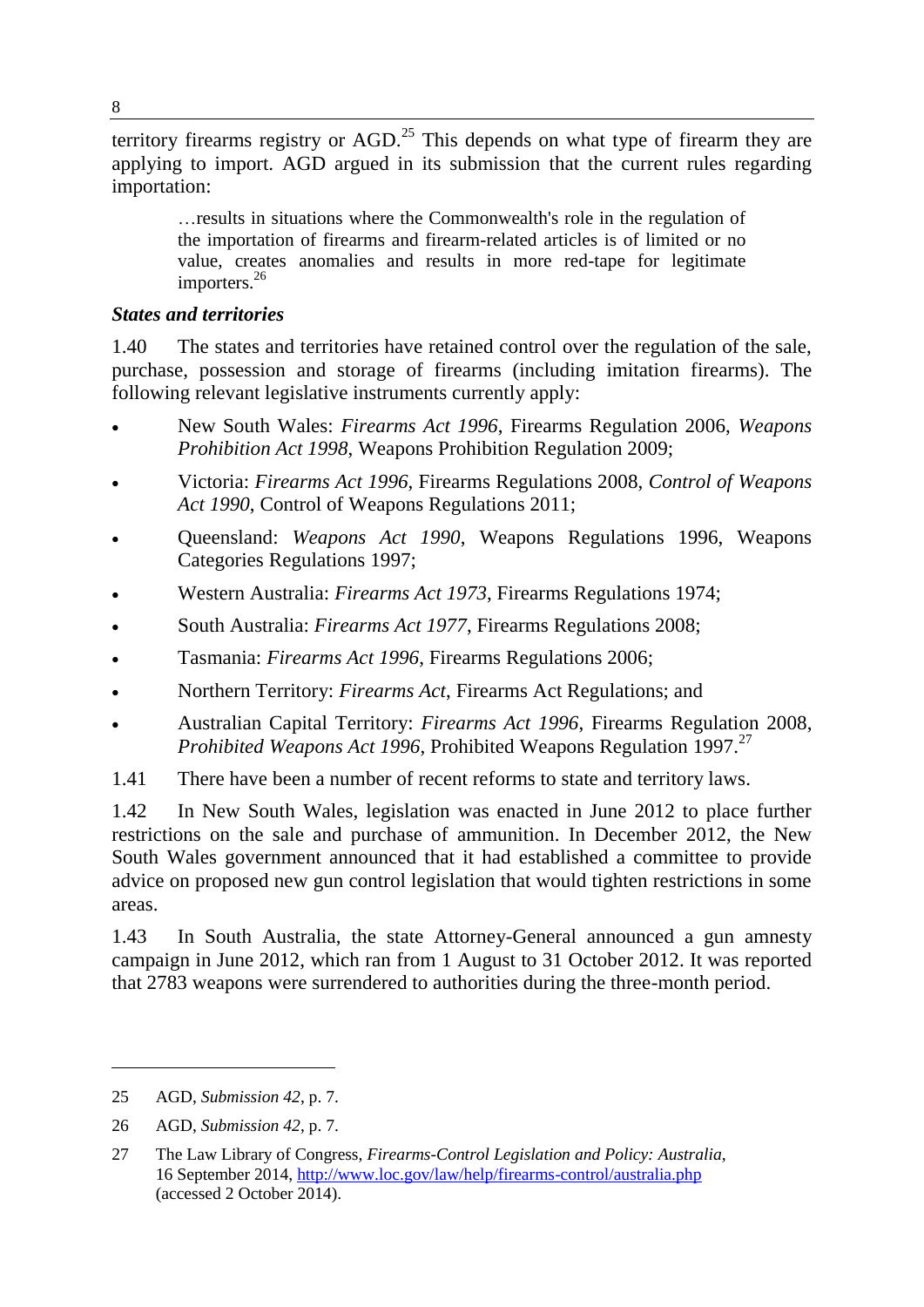1.44 In Queensland, the police minister established an advisory panel in August 2012 to examine gun laws and licensing with the aim of reducing red tape for licensed firearms owners, generating a strong negative response from the Queensland Police Union.<sup>28</sup> The Queensland government also introduced amending legislation in November 2012 to introduce new mandatory minimum penalties for weapons offences 'in an effort to address the unlawful use of firearms'. At the same time, the government announced a gun amnesty for people to either hand in or register their firearms. The bill was passed in December 2012.<sup>29</sup>

#### *Overseas comparisons*

 $\overline{a}$ 

1.45 Australian laws regarding the regulation of firearms are 'stricter than that of a number of comparable countries':

… in contrast to the position in the United States, there is no legal right to gun ownership. Owning and using a firearm is limited in Australia to people who have a genuine reason and self-protection does not constitute a genuine reason to possess, own or use a firearm. Secondly, the Australian system requires both the licensing of individual shooters and the registration of each firearm. In contrast, countries such as New Zealand and Canada broadly speaking only require shooters to obtain a license, which enables them to freely purchase firearms appropriate to that licence.<sup>30</sup>

1.46 However, the majority of studies examining the NFA's impact on gun violence in Australia have concluded that the reforms 'have been responsible for substantial reductions in the Australian firearm death rate and have also put an end to mass shooting'. $31$ 

1.47 In examining Australia's firearm reforms, Ms Lauren Hirsh argued that cumulatively these studies provide strong evidence that Australia's firearm reforms have been effective:

The most comprehensive study into the effects of the reforms, conducted by Leigh and Neill in 2010, found a 65% decline in the firearm homicide rate and a 59% decline in the firearm suicide rate in the decade following the implementation of the NFA, with no parallel increase in rates of nonfirearm related homicides or suicides. These authors also demonstrated a strong causal relationship between the NFA and these declines. Their research showed that the NFA was responsible for a 36% decline in the firearm homicide rate and a 74% decline in the firearm suicide rate.

<sup>28</sup> The Law Library of Congress, *Firearms-Control Legislation and Policy: Australia*, 16 September 2014.

<sup>29</sup> The Law Library of Congress, *Firearms-Control Legislation and Policy: Australia*, 16 September 2014.

<sup>30</sup> J Curtis, *Australian gun laws*, Parliamentary Library, 21 December 2012, [http://parlinfo.aph.gov.au/parlInfo/download/library/prspub/2164439/upload\\_binary/2164439.p](http://parlinfo.aph.gov.au/parlInfo/download/library/prspub/2164439/upload_binary/2164439.pdf;fileType=application%2Fpdf) [df;fileType=application%2Fpdf](http://parlinfo.aph.gov.au/parlInfo/download/library/prspub/2164439/upload_binary/2164439.pdf;fileType=application%2Fpdf) (accessed 2 October 2014).

<sup>31</sup> L Hirsh, 'Brothers in Arms Control: Introducing Australian-Style Gun Control in the United States', *Macquarie Law Journal*, 2013, vol. 12, pp 89-91.